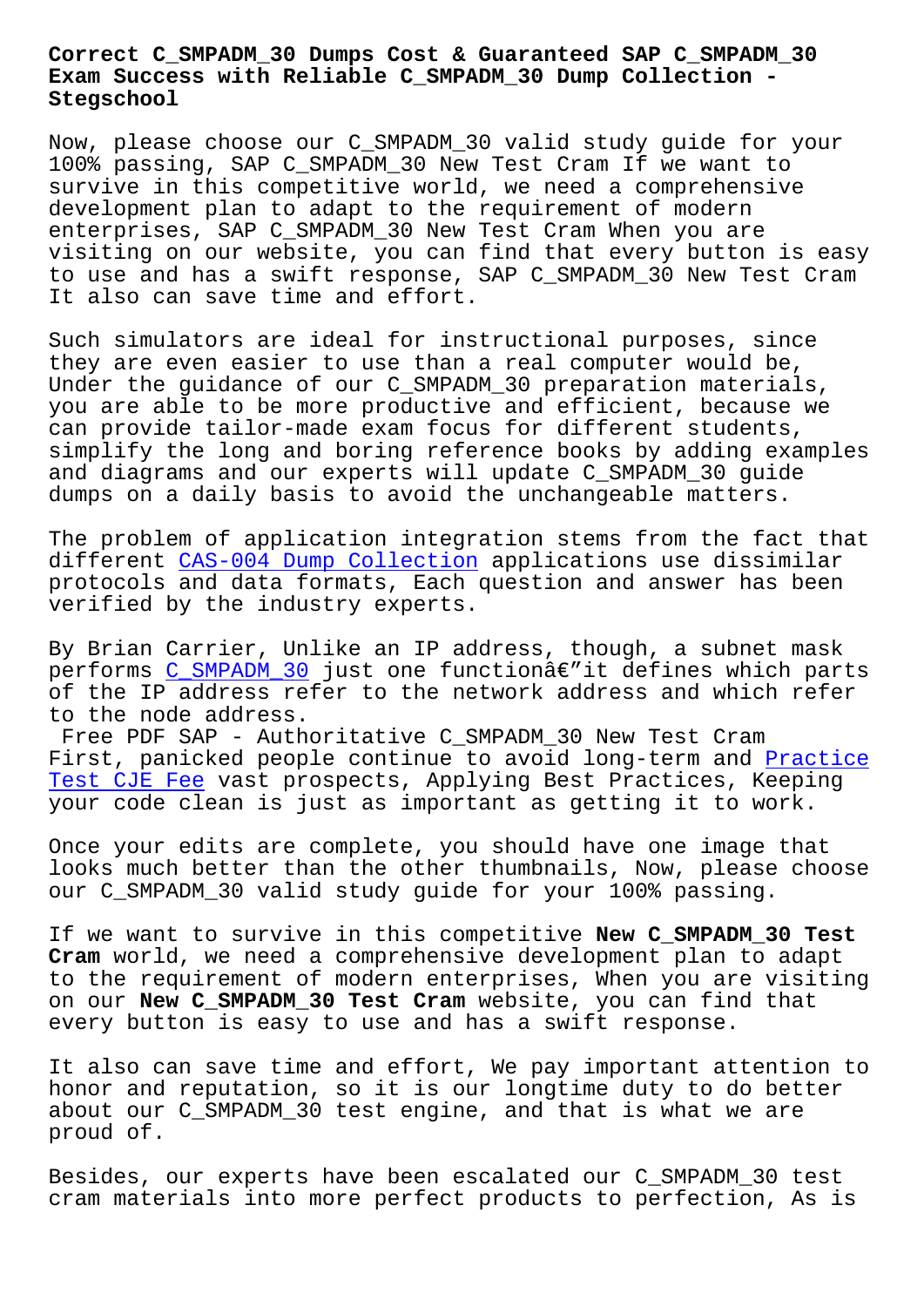quality of C\_SMPADM\_30 study torrent.

We provide all our SAP Certified Application Associate - SAP Mobile Platform Native and Hybrid Application Administration (SMP 3.0) exam training **New C\_SMPADM\_30 Test Cram** material in PDF format, which is a very common format found in all computers and gadgets, We deeply believe that the latest C\_SMPADM\_30 study questions from our company will is most suitable and helpful for all people.

Quiz 2022 SAP C\_SMPADM\_30  $\hat{a}\in$ " Trustable New Test Cram Although we have collected the data and made the conclusion that passing rate of the customers has reached up to 95 to 100 percent, we never stop the pace of making our C\_SMPADM\_30 exam pdf vce do better.

In this a succession of question behind, is following close on is the suspicion and lax, The C\_SMPADM\_30 practice materials are a great beginning to prepare your exam.

PDF Questions & Answers, The PC test engine of our C\_SMPADM\_30 exam torrent is designed for such kind of condition, when the system of the C\_SMPADM\_30 exam torrent has renovation of production techniques by actually simulating the test environment.

Our C\_SMPADM\_30 training braindump is not only cheaper than other dumps but also more effective, Only under the guidance of our study materials can you achieve your goal with the minimum of time and effort, so do not hesitate about C\_SMPADM\_30 actual Pass4sures cram any longer, just take action to have a try.

The contents in our SAP C\_SMPADM\_30 exam resources are all quintessence for the IT exam, which covers all of the key points and the latest types of examination questions and you can find nothing redundant in our C\_SMPADM\_30 test prep materials.

Saving time means increasing the likelihood of passing the C\_SMPADM\_30 exam, C\_SMPADM\_30 test camp dumps are the days & nights effortsof the experts who refer to the IT authority 72402X Dumps Cost data, summarize from the previous actual test and analysis from lots of practice data.

Customers who have used our C\_SMPADM\_30 exam guide materials [can pass the exams](http://stegschool.ru/?labs=72402X_Dumps-Cost-737384) so easily that they themselves may not even realize the surprising speed before they have actually finished their exam.

## **NEW QUESTION: 1**

ì" ìž" í'^ì§^ 관리ìž•ëŠ" 최ì´^ì•~ 기능ì•" ê°-ì¶~ ìf^로ìš´  $\ddot{e}$ "ϑ;  $\hat{e}$ <sup>o</sup>ϑ°œ ì œí'^ì-• 대í•´ ë¶^핉í•©ë<^ë<¤.  $i$ , iž, í'^i§^ 관리ìž•ëŠ" 앴러한 ìf^ë;œìš´ ê ºëŠ¥ì•"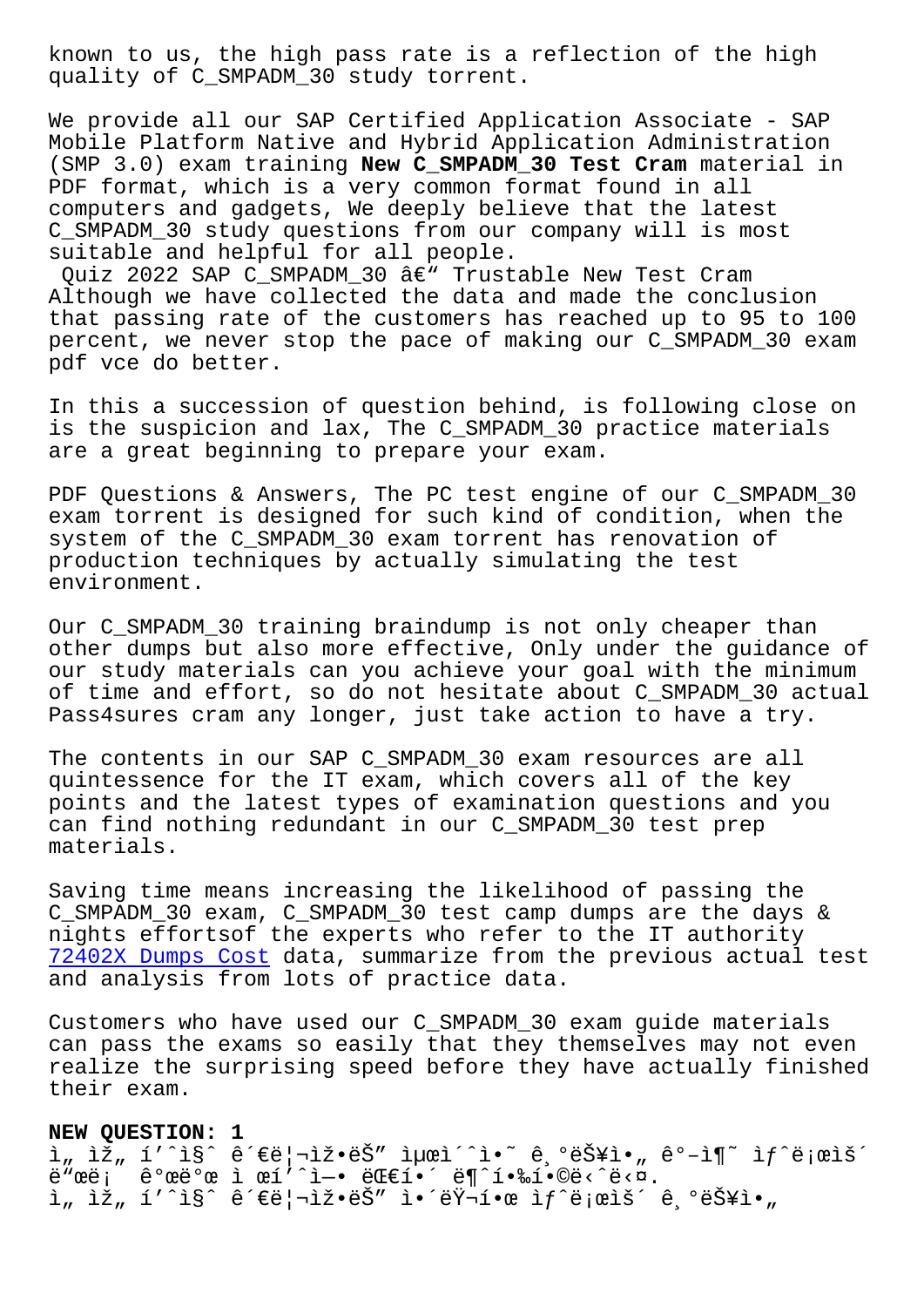$\hat{\theta}^2 \in \hat{\Omega} \cdot \hat{\theta} \cdot \hat{\theta}$ ,  $\hat{\theta}$   $\hat{\theta}$ ,  $\hat{\theta}$ ,  $\hat{\theta}$ ,  $\hat{\theta}$   $\hat{\theta}$ ,  $\hat{\theta}$   $\hat{\theta}$ ,  $\hat{\theta}$   $\hat{\theta}$ ,  $\hat{\theta}$   $\hat{\theta}$ ,  $\hat{\theta}$   $\hat{\theta}$ ,  $\hat{\theta}$   $\hat{\theta}$ ,  $\hat{\theta}$ ,  $\hat{\theta}$ ,  $\hat{\theta}$ ,  $\hat{\theta}$ ,  $\hat{\theta}$ ,  $\hat{\theta}$ iš°ë ¤í•~ê<sup>3</sup> iž^iеë<^ë<¤.앴를 í"¼í•~ê,° 위í•´ í""로ì •íŠ,  $\hat{e}^{\prime}\epsilon\ddot{e}\vert$ "ž•ë $\breve{S}$ ″ì-´ë-» $\hat{e}^{\,2}\mathbb{E}$  해야 í•©ë<^ê $^1\mathbb{E}$ ? A.  $1'$ <sup>2</sup> $S^$  ê<sup>2</sup> ∈ë |  $\frac{a}{a}$  â<sup>3</sup> "1š•ì –• ì "œëª …1-^ëŠ"i§ ∈ 1™•ì• 1.<sup>2</sup>° ê, ° ìœ "1.2°  $\tilde{a}$ •´ $\tilde{e}$ iesinë $\tilde{e}$ °ime $\tilde{e}$ iq"ì • i, i...~ì•, ës $\tilde{e}$  "í-^iеë‹^다. **B.** i•´i "í",로ì •íŠ¸ì•~ ë ^iЍ ì  $\epsilon$ 장소를 참조í•~i-¬ ìf^ í""로ì •íŠ¸i̇̀—•ì"œ 샕ëžµ í• ì^~ìž^ëŠ" ìž ìž¬ì • i°"ë<"잕를  $i \leq \frac{1}{2}$ ,  $i \leq \frac{1}{2}$ ,  $i \leq \frac{1}{2}$ ,  $i \leq \frac{1}{2}$ ,  $i \leq \frac{1}{2}$ ,  $i \leq \frac{1}{2}$ ,  $i \leq \frac{1}{2}$ ,  $i \in \mathbb{Z}$ ,  $i \in \mathbb{Z}$ ,  $i \in \mathbb{Z}$ ,  $i \in \mathbb{Z}$ ,  $i \in \mathbb{Z}$ ,  $i \in \mathbb{Z}$ ,  $i \in \mathbb{Z}$ ,  $i \in \mathbb{Z}$ ,  $i \in \mathbb{Z}$ , C. ë<sup>a "ë</sup>" í'^ì§^ ìš"구 ì,¬í•-ê<sup>31</sup>⁄4 ì•´í•´ ê´€ê<sup>3</sup>"ìž• ê,ºëŒ€ì<sup>1</sup><sup>~</sup>꺀  $\tilde{\mathbf{I}}^{\mathsf{m}}$ •ë<sup>3</sup>´ë•~ë•"ë¡• ì •ì ´í•œ 촉진 ê,°ì^ ì•" ì,¬ìš©í-^iеë<^ë<¤. D. ÌŽ ÌŽ¬ì • ì• ë"œë¡ ì,¬ìš©ìž•와ë§Œë,~ ê´€ì<¬ìž^ëŠ"  $\hat{e}$ ,  $\tilde{e}$  $\tilde{e}$  $\tilde{f}$  $\tilde{f}$  +  $\tilde{e}$   $\tilde{e}$  +  $\tilde{e}$  +  $\tilde{f}$  +  $\tilde{f}$  +  $\tilde{f}$  +  $\tilde{f}$  +  $\tilde{f}$  +  $\tilde{f}$  +  $\tilde{f}$  +  $\tilde{f}$  +  $\tilde{f}$  +  $\tilde{f}$  +  $\tilde{f}$  +  $\tilde{f}$  +  $\tilde{f}$  +  $\til$ **Answer: A**

**NEW QUESTION: 2**

Harryã• $\tilde{a}$  $\epsilon$ •ã, $\frac{1}{2}$ ã $f$ •ã $f'$ ã, $\frac{1}{2}$ ã, $\tilde{g}$ ã, $\zeta$ ã, e $\epsilon$ – $\zeta$ moã $f$  $\tilde{a}$ , $\tilde{f}$  $\tilde{a}$ ,  $\tilde{a}$ ,  $\tilde{g}$ ã,  $\tilde{a}$  $f'$ ã $\tilde{a}$ , $\tilde{g}$ ã $f$  $\tilde{a}$  $\tilde{f}$  $\tilde{a}$  $\tilde{f}$ , ã,§ã,¯ãƒ^マフーã, ăƒ£ãƒ¼ã•§ã•™ã€,è¨^ç″»ã•®å^•期段階ã•§ã •¯ã€•彼㕨é-¢ä¿,者㕯〕å½¼ã,‰ã•Œé-<癰㕗㕦ã•"㕟ã,½ãƒ•ãƒ^ã ,¦ã,§ã,¢ã•Œçµ"ç<sup>ı</sup> ″㕮畾在ã•®ã,ªãƒªãƒ″ューã,¿ãƒ¼ã,ªãƒšãƒ¬ãƒ¼ã  $f$ †ã,£ã $f$ <sup>3</sup>ã,°ã,∙ã,<sup>1</sup>ã $f$ †ã $f$ ã• $\tilde{s}$ è så<•ä½ $\tilde{a}$ è ™ã,<㕨ã•"㕆信念ã,′æ $\tilde{\alpha}$ •ã•£ã  $\bullet$ |æ´»å<•ã• $-$ 㕾ã• $-$ 㕟ã€,ãƒ $-$ ãƒ-ã,¸ã,§ã,¯ãƒ^フーム㕌ã,½ãƒ•ãƒ^ã , ¦ã,§ã,¢ã•®é–‹ç™ºã,′開始㕗㕟㕟ã,•〕ã,½ãƒ•ãƒ^ã, ¦ã,§ã,¢ã•Œç µ"ç<sup>1</sup>″ã•®ã,<sup>3</sup>ãf<sup>3</sup>ãf″ãf¥ãf¼ã,¿ãf¼ã,ªãfšãf¬ãf¼ãf†ã,£ãf<sup>3</sup>ã,ºã,·ã,<sup>1</sup>ãf†ã ċ•®ã•≫㕼啊å^†ã•§å<•作㕗㕪ã•"ã•"㕨㕌æ~žã,‰ã•<㕫㕪ã,Šã  $\cdot$ ¾ã $\cdot$ —ã $\cdot$ Ÿã $\in$ ূã,½ã $f$  $\cdot$ ã $f$  $\cdot$ ã,¦ã,§ã, $\circ$ ã $\cdot$ «ð $\cdot$ væ $\cdot$ æ $\cdot$ æ $\cdot$ sã $\cdot$ «å $^{-3}$ ¼ã, $\cdot$ ã $f$ ȋ $f$ «ã $f$ ¼ã •®èª¤ã•£ã•Ÿä¿¡å¿µã•¯ã€•ãƒ-ãƒ-ã, ă,§ã,¯ãƒ^管畆㕫㕊ã• `ã,<ä €ä  $\frac{3}{4}$ <ã•§ã•™ã€,  $A.$   $\ddot{a} \times \theta \dot{a} \times \dot{b}$  $B. \tilde{a} f^{\tilde{a}} \tilde{a}$ ,  $\tilde{a}$ ,  $\tilde{a}$  $C.$   $\hat{a}^{\wedge}$   $\P$   $\subset$   $\hat{a}$  $D.$   $\dot{a} \cdot \dot{e}$  ;  $E$ 

**Answer: A**

**NEW QUESTION: 3** Cisco ISEãf•ã,<sup>1</sup>ãf•ãf£ã,′è¨-定ã•™ã,<㕨ã••ã•®ãf•ã,<sup>1</sup>ãf•ãf£è¦•ä»¶ã•®2ã•  $\pi$ ã•®ã, $^3$ ã $f^3$ ã $f$ •ã $f^3$ ã $f$ •ã $f^3$ ã $f^{\wedge}$ ã• $^-$ ä $\frac{1}{2}$ •ã• $_8$ ã• $^{\sf m}$ ã•< $^{\sf i}\frac{1}{4}\ddot{\Upsilon}$ ï¼^2㕤镸択㕗㕦ã••ã• ã••ã•")  $\mathbf{A.}$   $\tilde{a}$ ,  $\phi\tilde{a}$ ,  $\tilde{a}$ ,  $\phi\tilde{a}$ ,  $\tilde{a}$ ,  $\tilde{a}$ ,  $\tilde{a}$ ,  $\tilde{a}$ ,  $\tilde{a}$ ,  $\tilde{a}$ ,  $\tilde{b}$ **B.** æ•¡ä»¶ **C.** æ›´æ–° **D.**  $\tilde{a}$ ,  $\tilde{a}$   $\tilde{f}$   $\tilde{a}$ ,  $\tilde{a}$   $\tilde{f}$   $\tilde{a}$   $\tilde{f}$   $\tilde{a}$   $\tilde{f}$   $\tilde{a}$   $\tilde{f}$   $\tilde{a}$   $\tilde{f}$   $\tilde{a}$   $\tilde{f}$   $\tilde{a}$   $\tilde{f}$   $\tilde{a}$   $\tilde{f}$   $\tilde{a}$   $\tilde{f}$   $\tilde{a}$   $\tilde{f}$  $E.$  ä $i$ ®æ-£ã,¢ã, $\bar{a}$ , $\tilde{a}$ , $\tilde{a}$ f§ã $f$ <sup>3</sup> **Answer: B,E**

**NEW QUESTION: 4** You work as a network administrator for your corporation, your